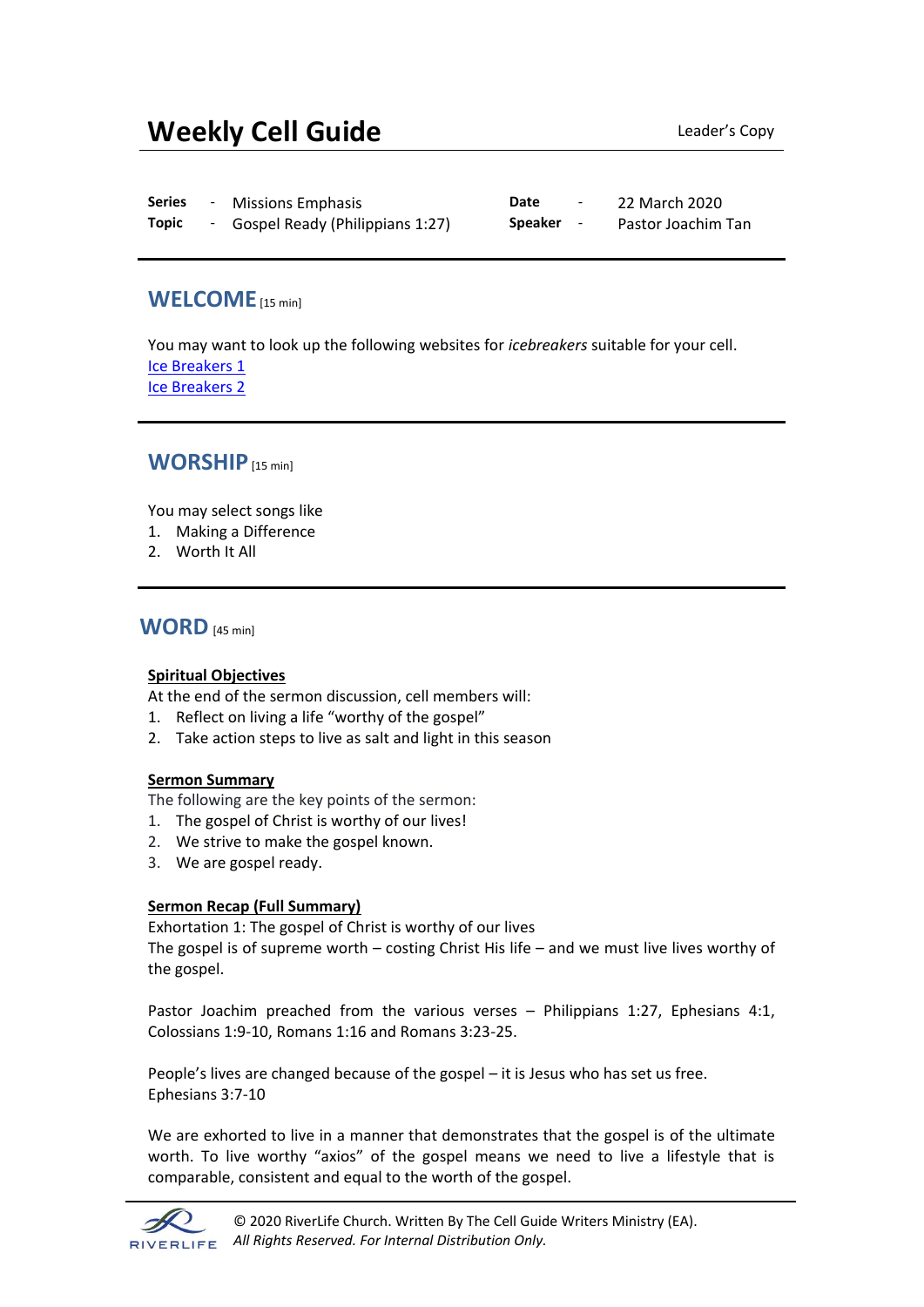Our citizenship is in Heaven (Philippians 3:20) and we are to "behave conduct our lives and live as citizens of heaven!" As citizens, we have God's resources in our lives! We are not blind to the world's events, such as the current COVID-19 crisis. With faith in God, we can respond as salt and light of the world.

Exhortation 2: We strive to make the gospel known

The Greek meaning for "strive" (sunathle) means "to struggle along with someone to gain victory". It has the root meaning of "athletes striving as a team to win a game together". The spiritual battles are intense and undeniable. Nonetheless, we know what we strive and fight for, and we all play an important part in making the gospel known.

Exhortation 3: We must be gospel ready

Whatever happens, we must be prepared to lead others to Christ. Pastor Joachim exhorted us that while mission trips are on hold until Q4, we can still give generously to the Missions Fund as well as participate actively in reaching out to our community. We can also think of ways we can work together as a cell to reach out to our loved ones who have yet to know Him.

#### **Discussion Questions**

**1. What does it mean to live a life "worthy of the gospel"?** [15 min]

## *Leader's Notes:*

*This is a reflect question. Living a life "worthy of the gospel" is to remember that our conduct isto be in line with the gospel – the good news of salvation through Jesus Christ. It is a reminder that we are saved by His grace, and not by works. It is also a reminder to live a life that is in line with His word and to live a life that honours Him.* 

Leaders can ask members to think about what challenges Christians will face during *these times and how we can support each other e.g. we may be feeling fearful or anxious or frustrated and how we can encourage each other by praying with each other, being accountable and reminding ourselves to look to God and help each other in practical ways.*

Transition (Wrapping Up & Moving To The Next Question) As we remember how we are to live lives worthy of the gospel, let's also strive to make the gospel known.

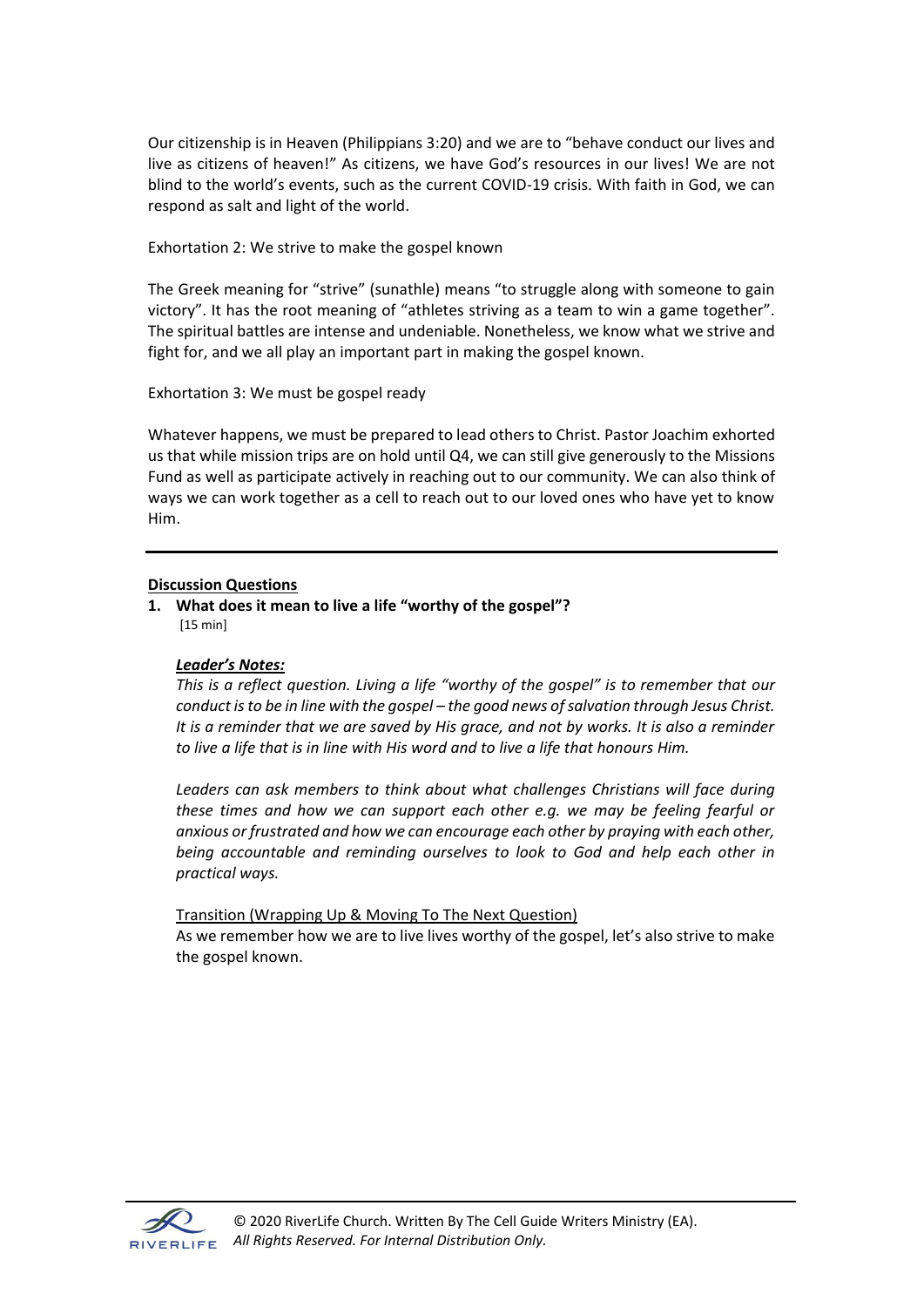**2. How can we make the gospel known to those around us?** [15 min]

#### *Leader's Notes:*

*This is a reflect and response question for members to share about ways they can let the gospel be known.* 

#### *The cell can choose to respond in a few ways.*

*The cell can also share if they have any situations they wish to share with the cell to brainstorm about ideas in reaching out to others.*

- *1. Praying for God to open doors that were previously closed to the gospel. Pray for the safety of our Missions partners, for God to strengthen the Church and for the congregations to bring the kingdom of God forward and commit the poor and needy families in Singapore unto the Lord.*
- *2. Give financially – sharing God's blessings and love to those who are less fortunate. We can give financially to the countries (missions fund) as well as to those in need (RiverLife Community Services). Even as we may be negatively impacted by the crisis and life's circumstances, we can rise up to the challenge by prayerfully consider how we can still sacrifice in faith and share with others who are in greater need.*
- *3. We can bring the good news by being involved in the various initiatives of RiverLife Community Services (RCS) e.g. providing free tuition, delivering food to the underprivileged and mentoring families in need of guidance.*
- *4. Volunteering to pray for our non-believing colleagues' / friends' needs during this season. Check in with your colleagues about how they are coping in this season and offer to pray for their needs if they are open to it.*

Transition (Wrapping Up & Moving To The Next Question) We have heard and thought of various ways where we can make the gospel known to those around us.

**3. What is one step you committo take in living in a way that is "worthy of the gospel"? [15 min]**

## *Leader's Notes:*

*This is a response question for members to share with each other one thing they wish to do in their lives and pray with each other to be salt and light in their communities. Leaders may wish to get members to think about one thing they want to do in their relationship with God e.g. praying, meditating on God's word and one thing they want to do with regards to others e.g. blessing a friend in need.* 

#### **Transition (Wrapping Up, Vision Casting To Cell & Closing The Discussion)**

*This season is a time of adjustment and uncertainties for many. May we as Christians continue to look to God together and find refuge in Him and ask Him for guidance to be salt and light in this season.* 

## **WORKS** [10 min]

Let's pray: